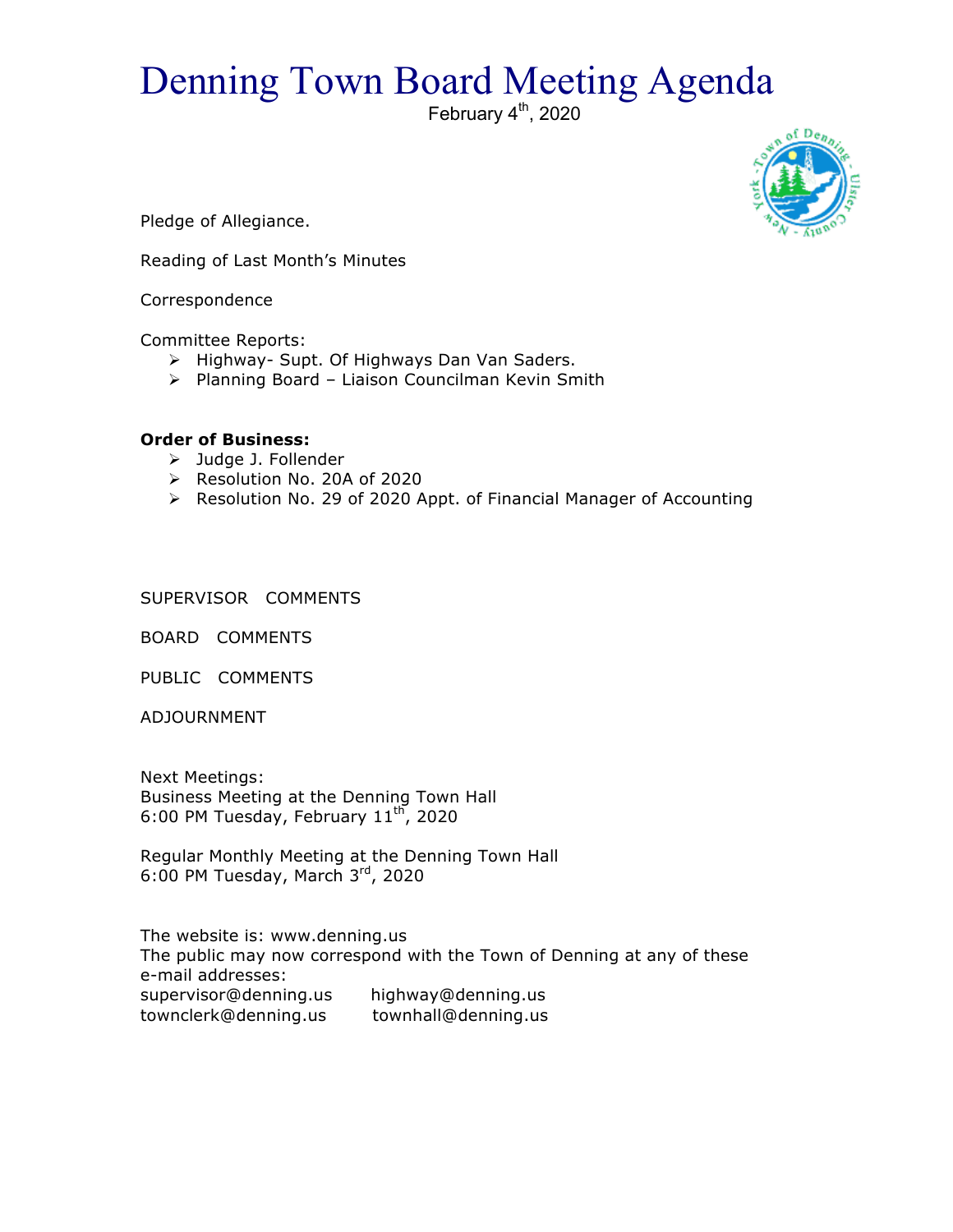Denning Town Board Meeting February  $4<sup>th</sup>$ , 2020 Resolution No. 20A of 2020

**WHEREAS** New York State Town Law section 27 authorizes the Town Board to determine the salaries of town officers and employees, and

**WHEREAS** the salary for foreman is in need of correction.

**NOW, THEREFORE**, be it **RESOLVED** that the following salary be fixed for the following employee for the Fiscal Year 2020 and as approved in the adopted 2020 Budget.

Foreman from \$ 24.33 per hour to \$24.35 per hour.

**Whereupon**, the Resolution was put to a vote, and recorded as follows: Motion to adopt and approve by Councilman Kevin Smith, 2<sup>nd</sup> by Councilman Mike Dean. Roll Call Vote: Councilman Mike Dean AYE Councilman Paul Schoonmaker AYE Councilman Kevin Smith AYE Councilman Gregory Vurckio AYE Supervisor David Brooks AYE Motion carried following a unanimous roll call vote.